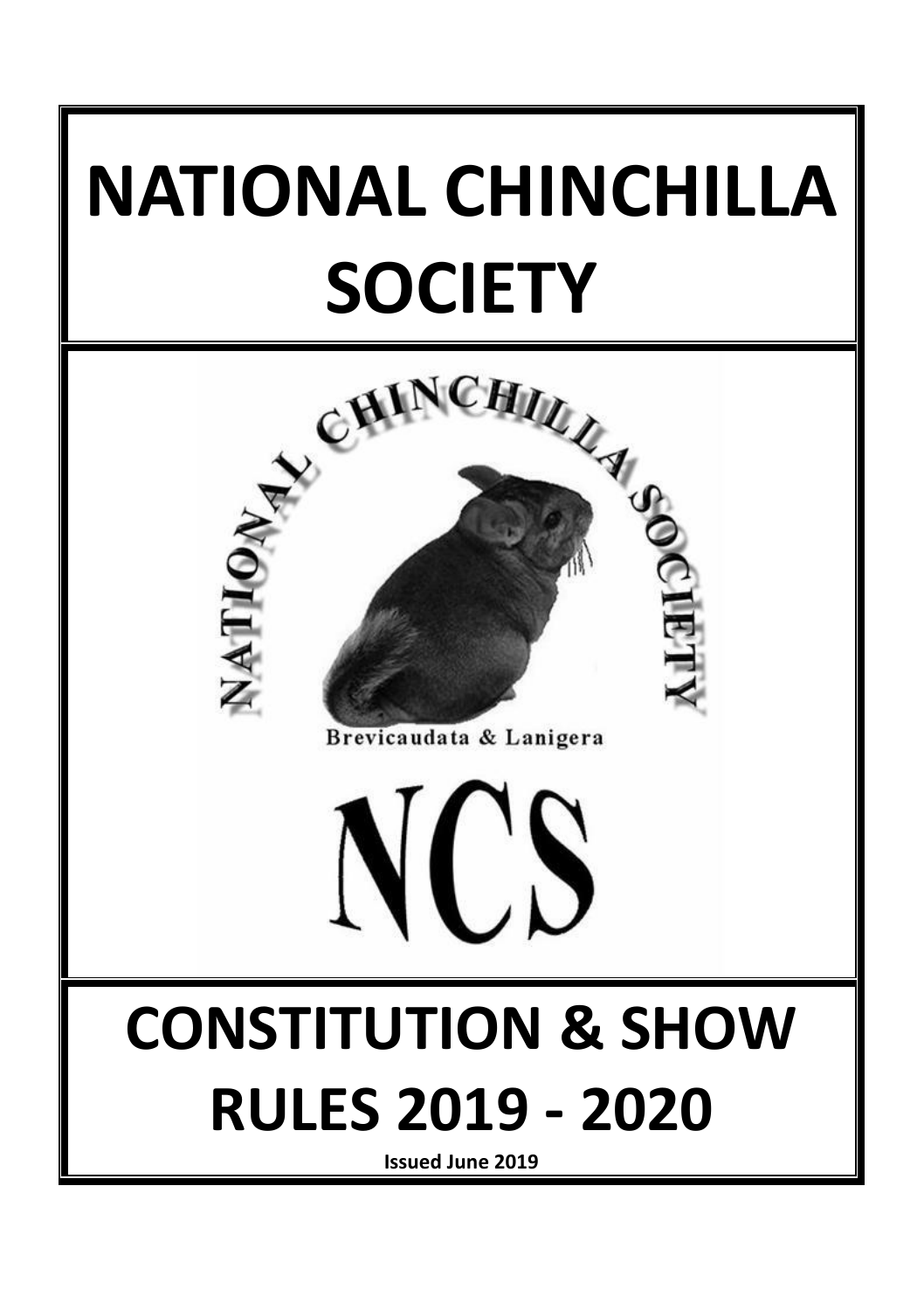# **N.C.S. Constitution**

#### **NAME**

*1.1.* The society shall be called the 'National Chinchilla Society'

#### *2.* **OBJECTIVE**

- *2.1.* To assist, advise and generally help members of the society in the breeding of animals known as Chinchilla Lanigera and Chinchilla Brevicaudata together with any mutant form of such animals.
- *2.2.* To provide live animal shows as required by the membership.
- *2.3.* To provide a journal called 'The Gazette' to give members up-todate information regarding the breeding of Chinchillas and any other relevant information

#### *3.* **MEMBERSHIP**

*3.1.* The society shall consist of approved members who have paid their subscription on a yearly basis and whose application has been approved.

Membership for minors under the age of 18 is only allowed on a partnership basis with a parent or legal guardian. The membership will carry one (1) vote, the minor being a nonvoting member of the society. The annual subscription shall be the same as for a partnership of two named persons with one (1) vote only.

*3.2.* If, in the opinion of the Committee, the conduct of any member has been prejudicial to the welfare, breeding or exhibiting of Chinchillas or likely to prove injurious to the character, reputation or interest of the N.C.S., the Committee may, after giving the member opportunity to be heard, determine either;

*(a)* To suspend the member for a period as it may seem fit,

*(b)* To give a warning if mitigating circumstances should so warrant,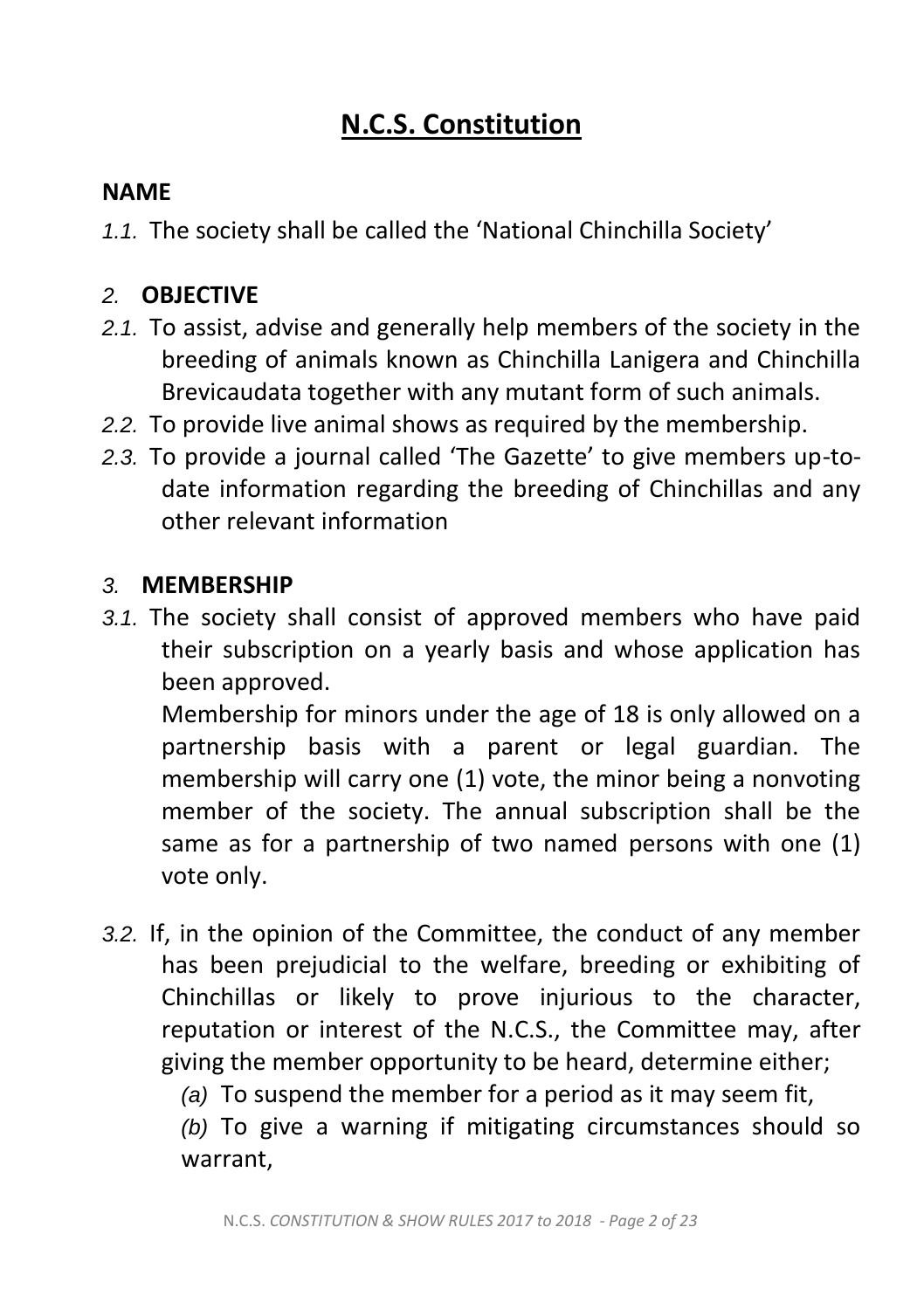*(c)* To expel the member from the N.C.S.

No such determination shall be made unless the Secretary has given to each member of the Committee and to the member concerned notice of a Special Committee Meeting and of the business to be discussed. Such notice shall be in writing and be given no less than fourteen (14) days prior to the meeting. Any member suspended or expelled shall have the right of appeal to a Special General Meeting of the N.C.S. and to attend and state their case, and be re-instated if the appeal receives a simple majority.

#### *4.* **MANAGEMENT**

- *4.1* The general affairs of the society shall be managed by a Committee of not more than seven (7) members elected annually at the Annual General Meeting.
- 4.2 The Committee shall be comprised of the following Officers; President, Chairman, Vice Chairman, Secretary/Treasurer, Editor/Website Manager, and Show Member.

## *5.* **THE COMMITTEE**

- *5.1* The Committee shall hold a meeting at least once (1) per year, more if the Committee or any three (3) of it's members consider fit. In the latter case a written request shall be sent to the Hon. Secretary/Treasurer who shall send out notice of the meeting, giving at least seven (7) clear days notice to all members of the Committee. Two thirds of the Committee members shall constitute a quorum.
- *5.2* Nominees for National Committee positions must have served one year on a regional committee.

## *6.* **DUTIES OF THE ELECTED COMMITTEE**

*6.1* To determine all annual applications for membership of the society.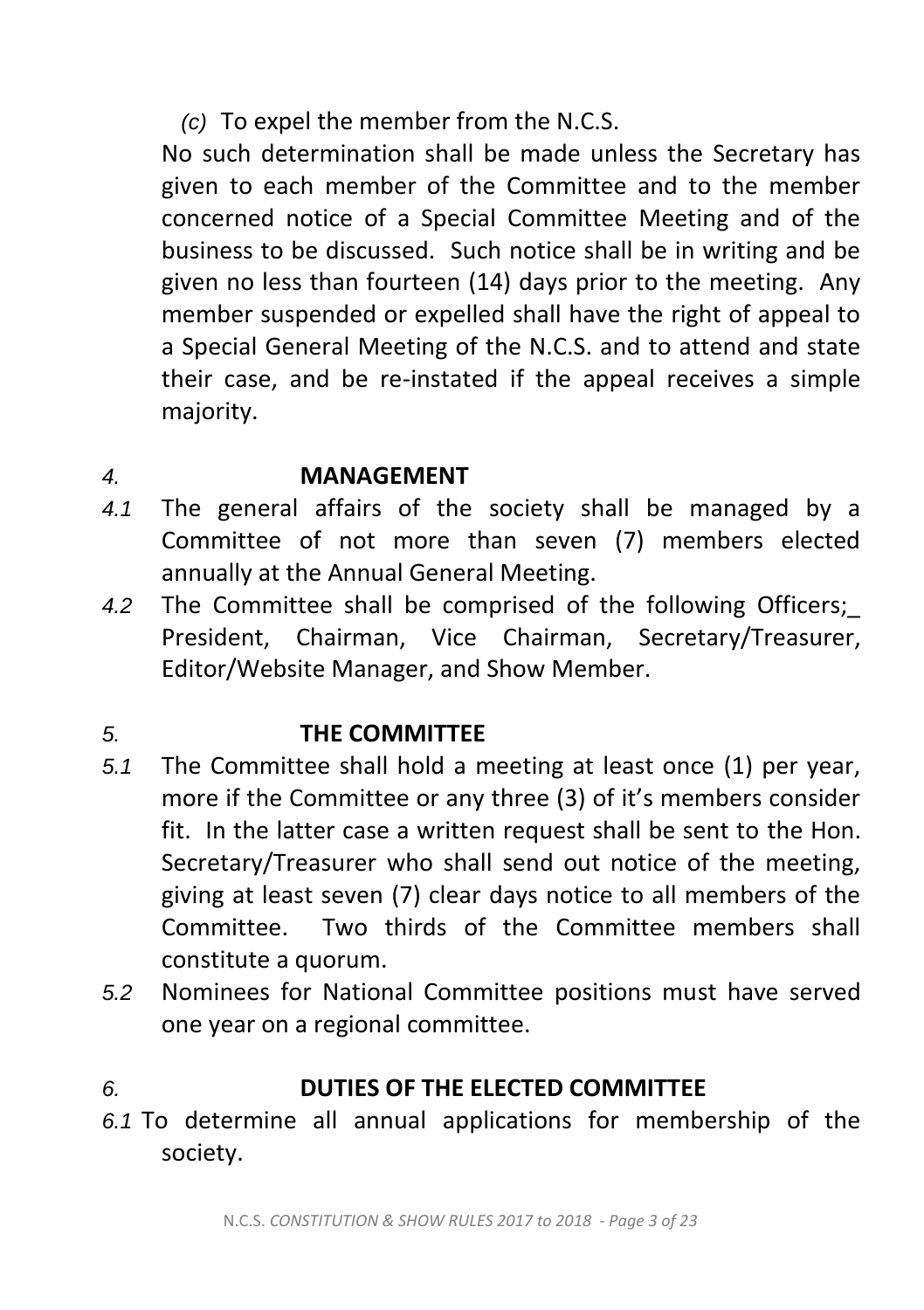- *6.2* To control the funds and manage the day-to-day affairs of the society.
- *6.3* To provide standardised Show Rules, through the Show Member.
- *6.4* To publish 'The Gazette' through the Editor.
- *6.5* The Secretary is to supply an up-to-date list of members to the National Committee and Regional Secretaries.

## *7.* **SUBSCRIPTIONS**

- 7.1 The annual subscription shall be £18.00 per member or partnership of two named persons. The subscription will carry one (1) vote only. The subscription shall be due on the  $1<sup>st</sup>$  July each year.
- 7.2 The annual subscription shall be £25 for subscriptions for two (2) people in partnership and residing at the same address, receiving one Gazette and both eligible to vote at the A.G.M.
- 7.3 Overseas membership which carries one vote only to be £18.00 per year from July to June.
- 7.4 If members chose to receive a printed copy of the gazette rather than an electronic copy, there will be a £5 supplementary subscription for UK members and a £12 supplement for those living overseas. This applies over and above the subscription rates described above

## *8.* **ANNUAL GENERAL MEETING**

- 8.1 Not less than twenty-eight (28) days notice shall be given of the date and venue of the Annual General Meeting of the society and shall be held within three (3) months prior to the year ending 30th June to;
- 8.2 Receive the Hon. Secretary/Treasurers reports and balance sheet and reports from other officers.
- 8.3 To consider matters connected with the society and any new proposed alterations to the Constitution or Show Rules, prior notice of which must be sent to the Hon. Secretary/Treasurer to arrive not less than twenty-one (21) days before the date of the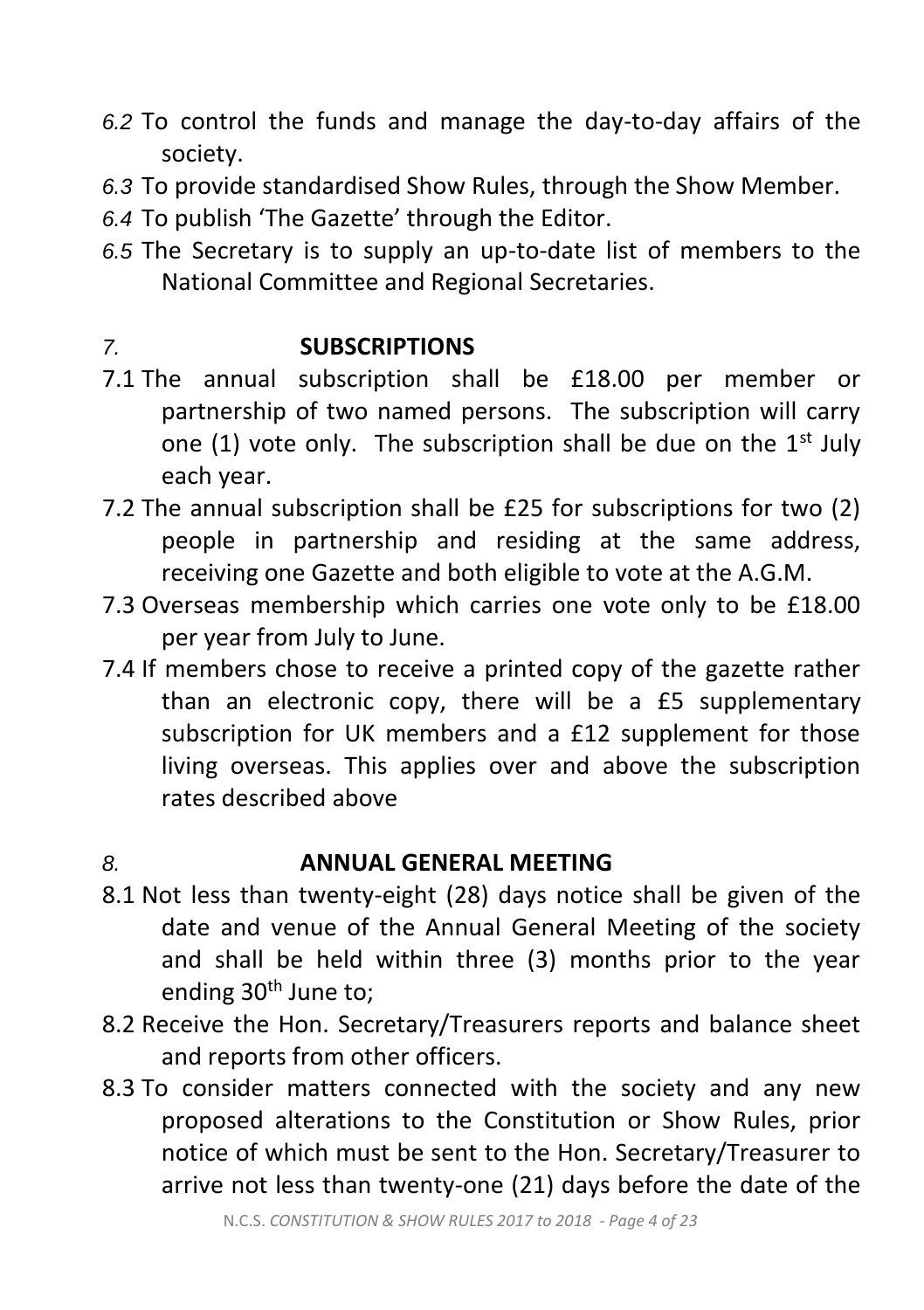A.G.M. Both the proposer and the seconder must be present to support the proposition and it shall require the majority of two thirds of the voting members present to be approved.

- 8.4 To elect the Committee for the ensuing year.
- 8.5 Nominations for the National Committee positions must be received by the Hon. Secretary/Treasurer twenty-one (21) days before the date of the A.G.M. Nominations may also be taken from the floor at the A.G.M. In each of the above cases both the proposer and the seconder must be present with the nominee, or the written acceptance of the nomination signed by the nominee. The nominee will be appointed on a simple majority vote of the voting members present.
- 8.6 In the event of a tie occurring in a vote between two nominees then the Chairman shall have the casting vote having voted previously or not.

#### *9.* **EXTRAORDINARY GENERAL MEETING**

*9.1* An E.G.M (maximum of two (2) in any one year) may be called by the Committee or by the written request of 10% of the membership. Details of the meeting must be sent to all members at least twenty-eight (28) days prior to the meeting. Only those items detailed will be discussed.

#### *10.* **SHOWS**

- *10.1* All shows are open to N.C.S. members only and are subject to N.C.S. Show Rules.
- *10.2* The National Show shall be organised and managed by the elected Show Member of the Committee or by a Sub-committee under his or her chairmanship.
- *10.3* Other than the National Show, shows may be organised with the Show Member's authority on a local basis. The venue and other such details shall be published in 'The Gazette'. All shows shall be self-supporting.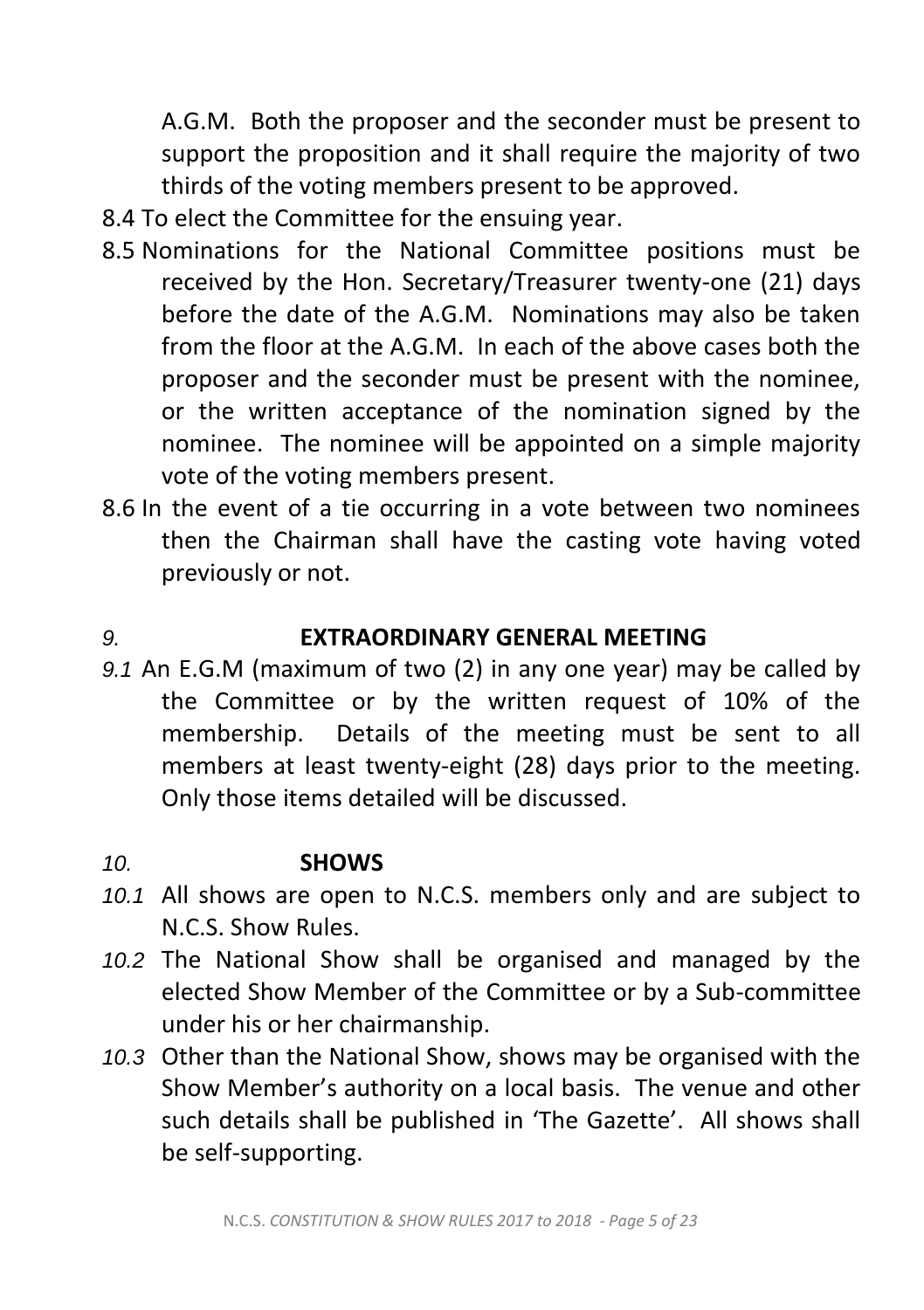## *11.* **THE GAZETTE**

- 11.1 Any expenses associated with the production of 'The Gazette', other than consumable items associated with printing and distribution, requires pre-approval from the National Treasurer or the National Committee
- 11.2 'The Gazette' shall publish all matters of general information to the members. The Constitution and Show Rules shall be published annually with 'The Gazette' and/or be available on the NCS website. Members can request a copy to be posted or emailed to them by contacting the National Secretary.
- 11.3 Shows or exhibitions other than those sponsored by the N.C.S. may be advertised in 'The Gazette', providing the following criteria are met;
- *(a)* At least one member of the N.C.S. must be available during the show, dedicated to promoting the N.C.S.
- *(b)* The N.C.S. must be clearly advertised on the stand.
- *(c)* Permission of the Committee must be obtained prior to the show / exhibition.

## *12.* **MERCHANDISE**

*12.1* Any merchandise appertaining to the N.C.S. including those embodying the use of parts, or all of the N.C.S. logo, must be put before the N.C.S. National Committee for approval and funding.

# **NCS Constitution Change History**

This change history incorporates changes to the N.C.S. Constitution as enacted at N.C.S. Annual General Meetings and Extraordinary General Meetings.

This change history is present for information only and does not constitute part of the N.C.S. Constitution.

This change history records changes from June 2005 onwards only.

| Date<br><b>Rule Changed</b><br><b>Description</b> |
|---------------------------------------------------|
|---------------------------------------------------|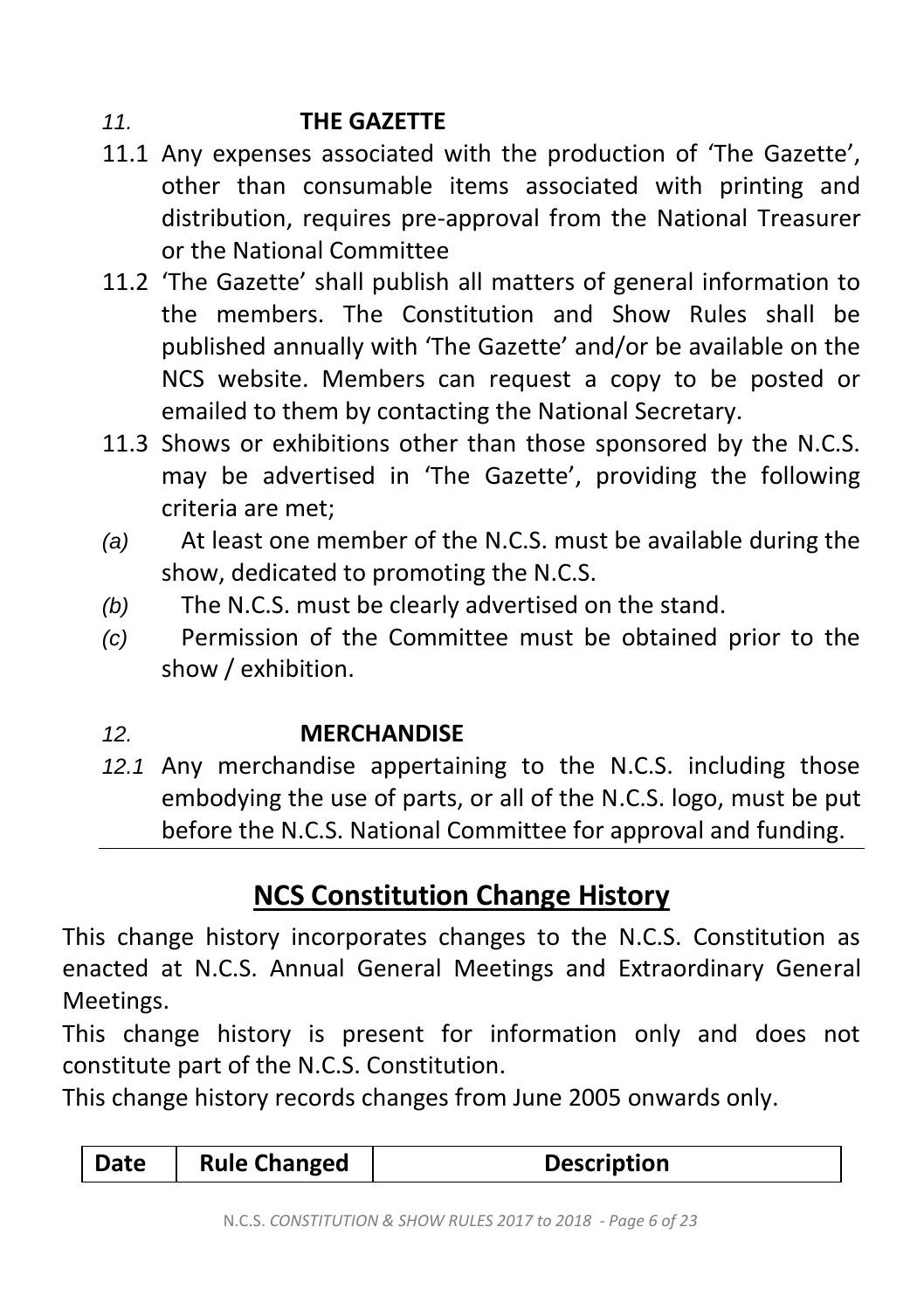| June<br>2005 | 8.6                                       | Added                                                                                                                                                                                                                                                                                                                                         |
|--------------|-------------------------------------------|-----------------------------------------------------------------------------------------------------------------------------------------------------------------------------------------------------------------------------------------------------------------------------------------------------------------------------------------------|
| June<br>2005 | 5.2                                       | Added                                                                                                                                                                                                                                                                                                                                         |
| June<br>2006 | 4.2                                       | Role of Publicity officer scrapped. Role<br>of Editor to include Website Manager                                                                                                                                                                                                                                                              |
| June<br>2006 | 10.4 Deleted                              | Deleted - 10.4 The National Show shall<br>be the last show of the season.                                                                                                                                                                                                                                                                     |
| June<br>2010 | 7.3 amended                               | From:- Overseas membership to<br>be<br>£20.00 per year from July to June.<br>To:- Overseas membership to be £20.00<br>per year from July to June, or £10 should<br>overseas members opt not to receive a<br>Gazette and to give up voting rights                                                                                              |
| June<br>2013 | Added to end<br>of 3.1                    | Membership for minors under the age of<br>18 is only allowed on a partnership basis<br>with a parent or legal guardian. The<br>membership will carry one (1) vote, the<br>minor being a nonvoting member of the<br>society. The annual subscription shall be<br>the same as for a partnership of two<br>named persons with one (1) vote only. |
| June<br>2013 | 7.1 Amended<br>7.2 Amended<br>7.3 Amended | Annual subscription increased to £18<br>Annual subscription increased to £25<br>Annual subscription increased to £30                                                                                                                                                                                                                          |
| June<br>2016 | 8.1 Amended                               | From:- Not less than twenty-one(21)<br>days<br>than<br>To:-Not<br>less<br>twenty-eight<br>(28)<br>days                                                                                                                                                                                                                                        |
| June<br>2016 | 8.3 Amended                               | From:-  not less than twenty-eight(28)<br>days<br>To:- not less than twenty-one(21)<br>days                                                                                                                                                                                                                                                   |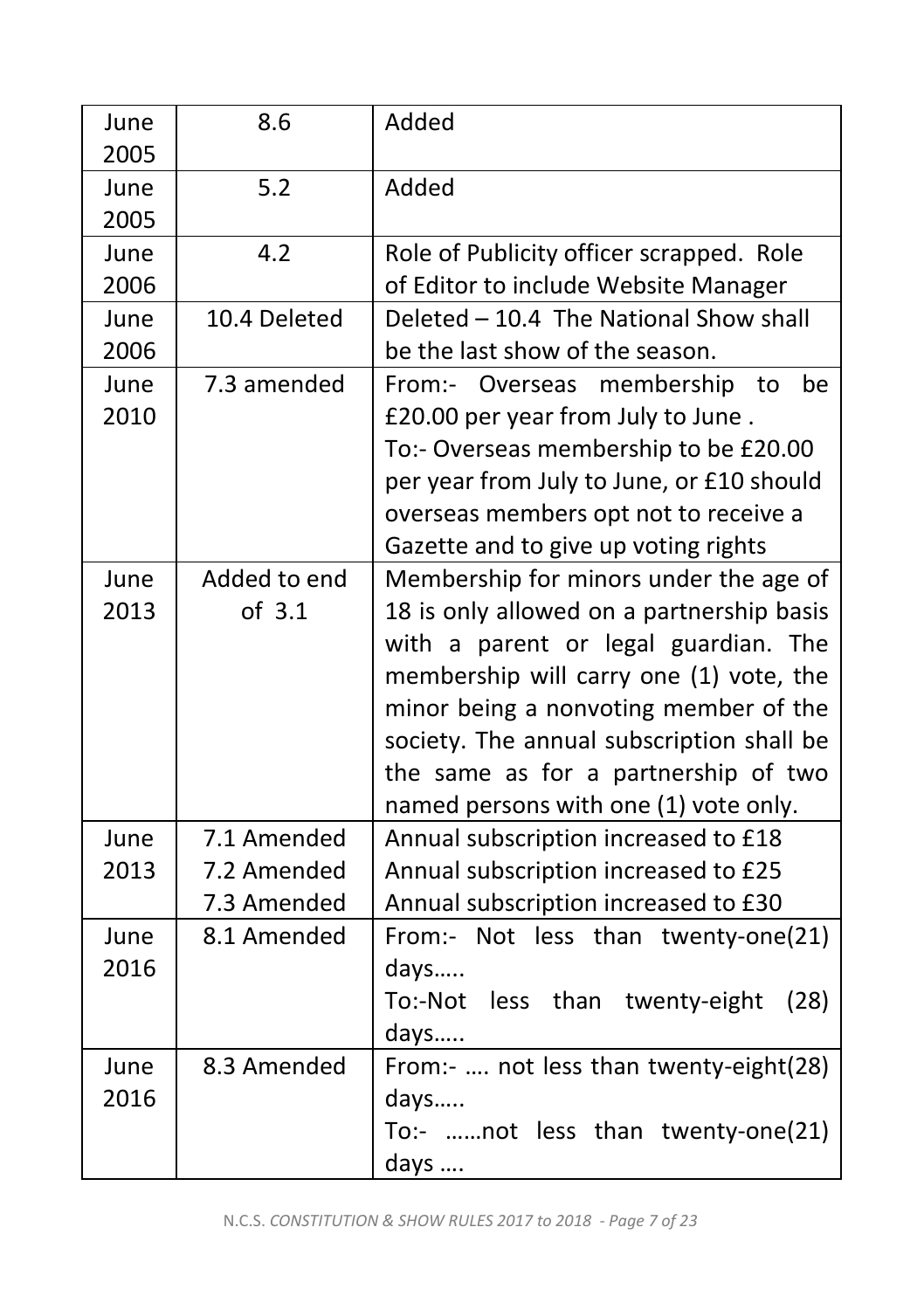|              |              | Add  alterations to the constitution '<br>or Show Rules', prior notice                                                                                                                                                                                                                                                                                                                                               |
|--------------|--------------|----------------------------------------------------------------------------------------------------------------------------------------------------------------------------------------------------------------------------------------------------------------------------------------------------------------------------------------------------------------------------------------------------------------------|
| June<br>2016 | 8.5 Amended  | From:- twenty-eight (28) days before<br>date of the A.G.M.                                                                                                                                                                                                                                                                                                                                                           |
|              |              | To:- twenty-one (21) days before the<br>date of the A.G.M.                                                                                                                                                                                                                                                                                                                                                           |
| June<br>2016 | 11.1 Amended | From:- At each Annual General Meeting,<br>a fixed sum shall be allocated to the<br>Editor to cover the costs of publishing<br>'The Gazette' for the ensuing year.<br>To:- Any expenses associated with the<br>production of 'The Gazette', other than<br>consumable<br>with<br>items<br>associated<br>printing and distribution, requires pre-<br>approval from the National Treasurer or<br>the National Committee. |
| June<br>2016 | 11.2 Amended | From:-  Rules governing all shows shall<br>be published annually with 'The Gazette'.<br>To:-  The Constitution and Show Rules<br>shall be published annually within 'The<br>Gazette' and/or be available on the NCS<br>website. Members can request a copy to<br>be posted or emailed to them<br>by<br>contacting the National Secretary.                                                                            |
| June<br>2016 | 12.1 Amended | Text deleted.  Any merchandise, once<br>approved, must be made available to<br>each region via the regional secretaries.<br>Advertising for any said items to be<br>through the 'Chin-fo' supplement at no<br>cost.                                                                                                                                                                                                  |
| June<br>2018 | 7.3 Amended  | Change subscription fee from £30 to £18.<br>Omit " or £10 should overseas members<br>opt not to receive gazette and to give up                                                                                                                                                                                                                                                                                       |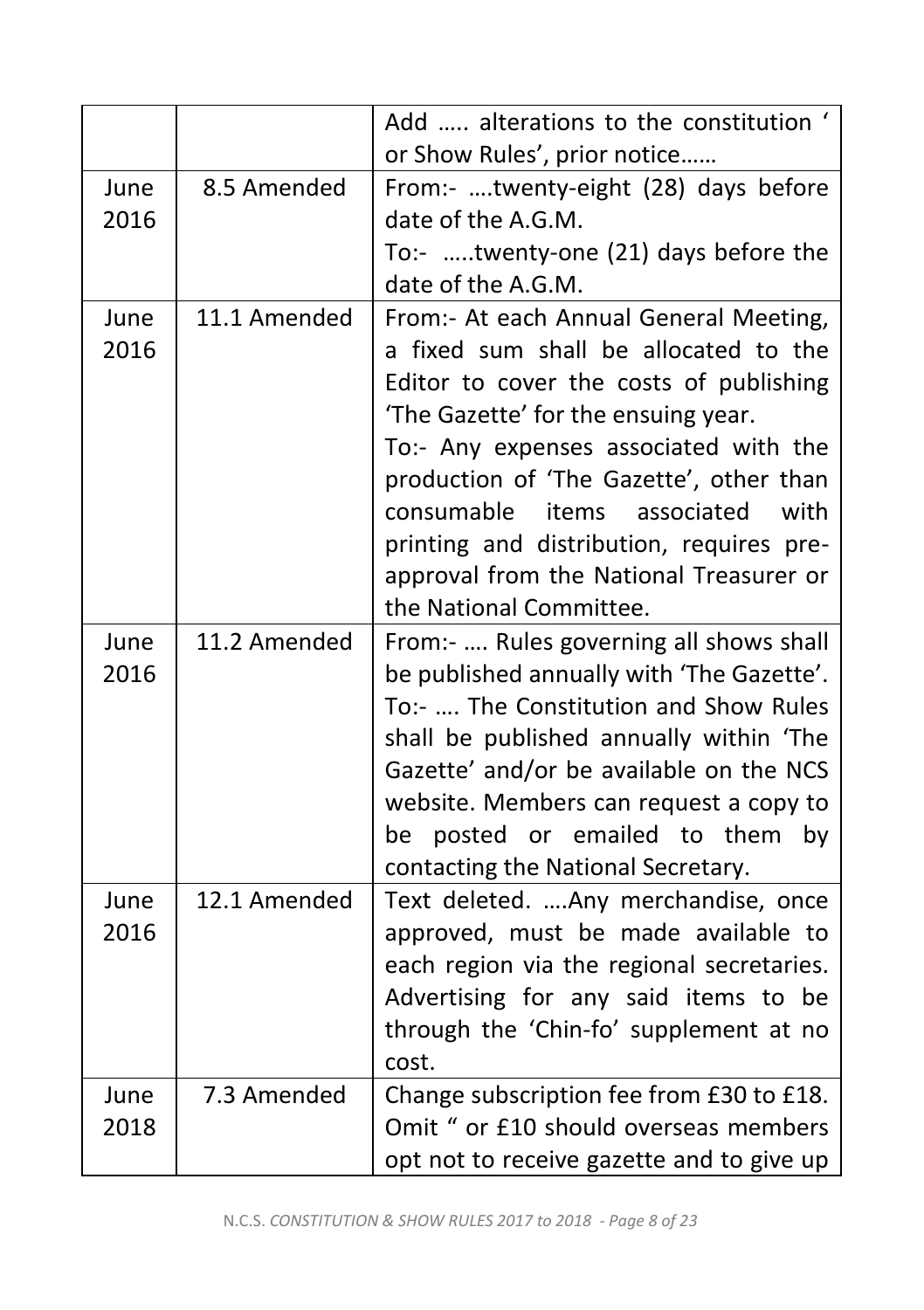## **N.C.S. Show Rules**

**Shows** - The scope of the shows organised by the N.C.S. show rules shall be;

- **National Show** The venue and date of the National Show shall be determined by the Show Member in consultation with the N.C.S. Committee.
- **Regional Shows**  Shows may be organised under the Show Member's authority on a local basis. The venue and other details of such shows shall be published in 'The Gazette'. All shows shall be self-supporting.
- **Judges**  All N.C.S. approved show judges which may include invited judges must be appointed by the Show Member.
- **Advertisement**  All N.C.S. Shows must be advertised in 'The Gazette' and are only open to fully paid up members of the N.C.S..
- 1. The closing dates and times of entry are to be decided by the Show Committee. Unless otherwise stated, the Show Committee will consist of members of the Regional Committee associated with the show or for the National Show, members of the National Committee.
- 2. The making of an entry and the payment of the entry fee shall be taken as an acceptance by an exhibitor of the general show rules and local show rules as published.
- 3. The Show Committee, through its show registrar, shall have the right to refuse any entry from a member.
- 4. If an exhibit be declared disqualified or withdrawn for any reason after entry fee has been accepted by the show registrar, the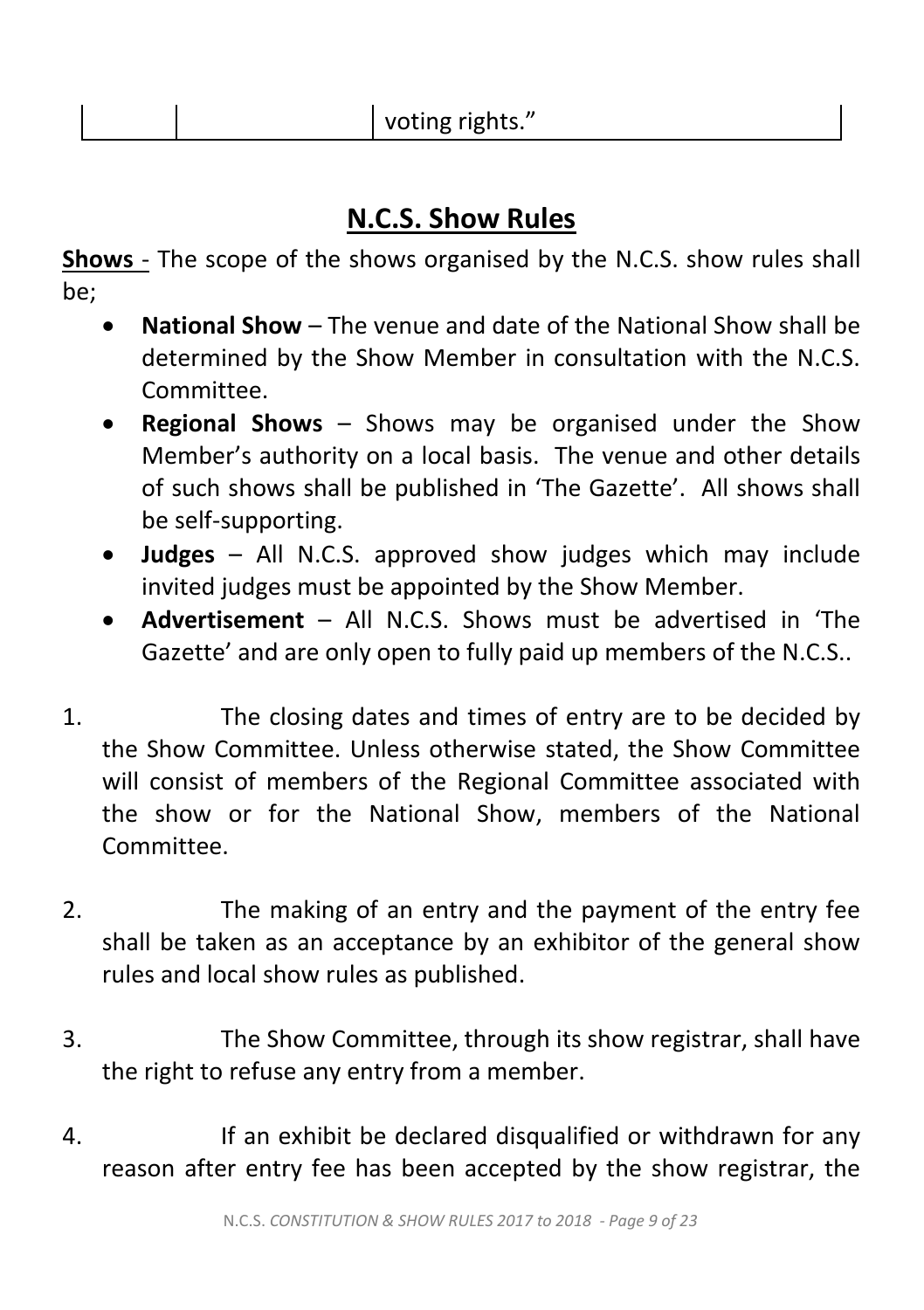owner shall not be entitled to the return of the entry fee. The Show Committee can, however, review individual cases and grant a refund.

- 5. The Show Committee must appoint and publish the names of an APPEALS COMMITTEE. The Appeals Committee shall consist of N.C.S. members who are able to make correct decisions regarding the animals or situations presented to them, i.e. colours, show rules, health, etc. Should any dispute arise at a show the matter must be referred to this Committee. Their decision is final.
- 6. There must be at least three (3) animals of the same colour phase to constitute a class. Where there are less than three (3) exhibits these colour phases will be judged together in one class designated 'Any Other Colour' (AOC). More than one first ribbon may be awarded in the AOC class (This only applies to different colour phases). This rule does not apply to any other class.
- 7. Only first ribbon winners or second to the first ribbon winners will be eligible for Group or Champion Awards.
- 8. Judges may withhold the awarding of ribbons if they are not warranted.
- 9. The names of  $1^{st}$  and  $2^{nd}$  award winners must not be made available or disclosed in any way to the judge until all judging has been completed.
- 10. The show registrar or an official should make a return of all the award winners for publication in 'The Gazette'.
- 11. All animal entries must be exhibited in official show cages. Cage sizes are to be 254mm (10 inches) long by 203mm (8in) wide by 254mm (10in) high, made from 25mm (1in) square 16-gauge wire, with 13mm (1/2in) square wire floor raised 25mm (1in) from the base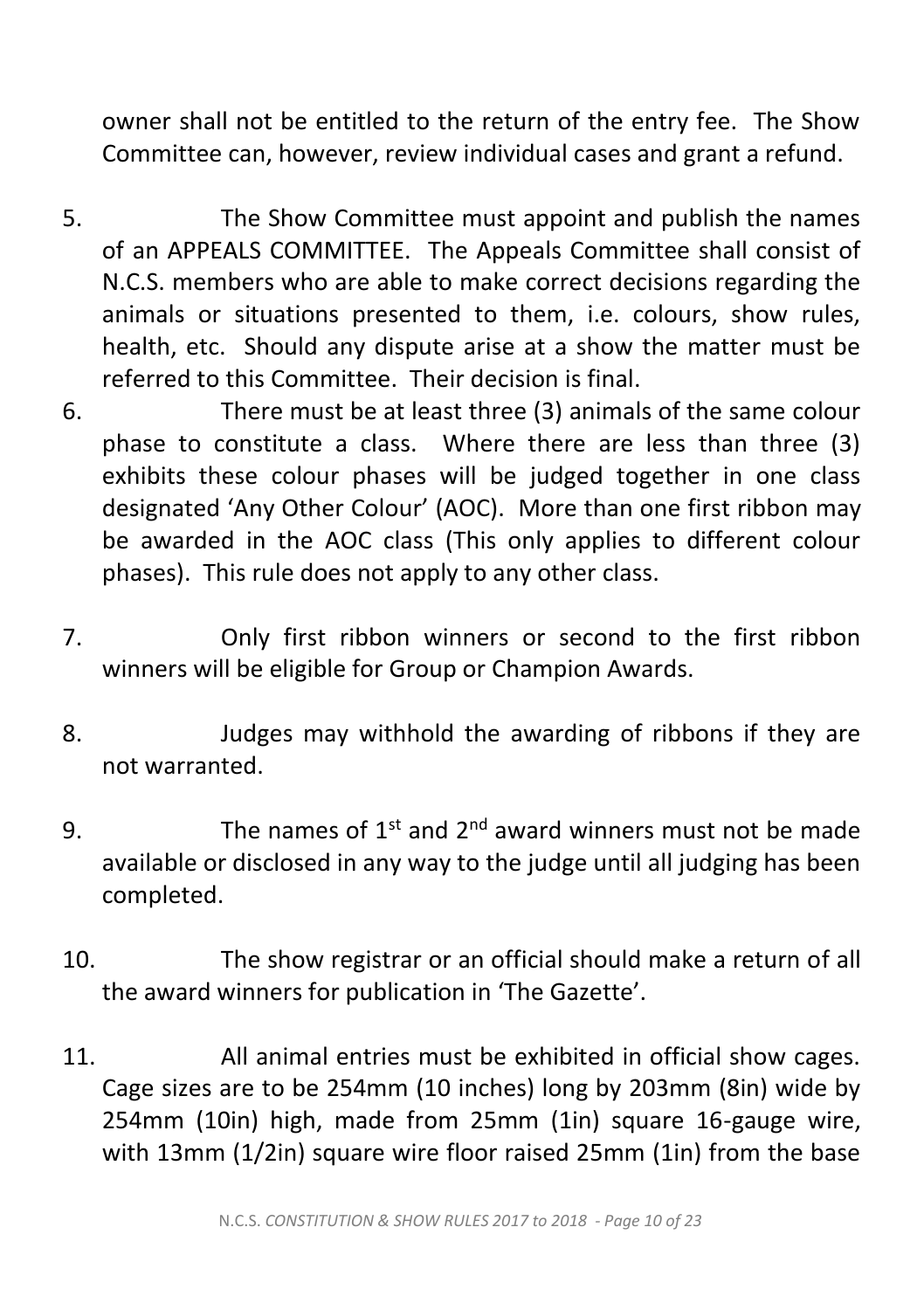of the cage. Show cages should be clean and bright with a neutral, galvanised, aluminium or chrome finish.

- 12. Show cages must not be marked or carry any form of identification other than the official pen card, supplied by the Show Registrar.
- 13. Animals must not be removed from their cages after they have been accepted into the show, without the permission of the Show Committee. Once judging has commenced, no animal should be removed from the benching area unless permission has been obtained from the Show Manager. This includes break times.
- 14. Animals may have their date of birth marked on the back of their cage card, ONLY BY THE REGISTRAR at the request of the exhibitor. e.g. 15-10-05. Colour phase of the animals will be marked by the show manager, mutation colour will be marked by the Registrar on entry.
- 15. If any exhibitor or spectator endeavours to interfere with or influence judging in any way, the exhibit in question will be disqualified and the person may be asked to leave the hall.
- 16. No judge or judge under instruction may judge his or her own animals. This includes any animals previously owned or bred by them, the responsibility for this lies with the member entering the exhibit. Nor may they judge animals belonging to persons directly involved with themselves, i.e. relatives or business partners. Judges must not engage in any judging activity which could be construed as commercially beneficial to themselves at any time between the opening and final closing of the show.
- *16a.* Upon making an entry in the mutation classes the exhibitor must state the colour classification of the animal. For Ebony based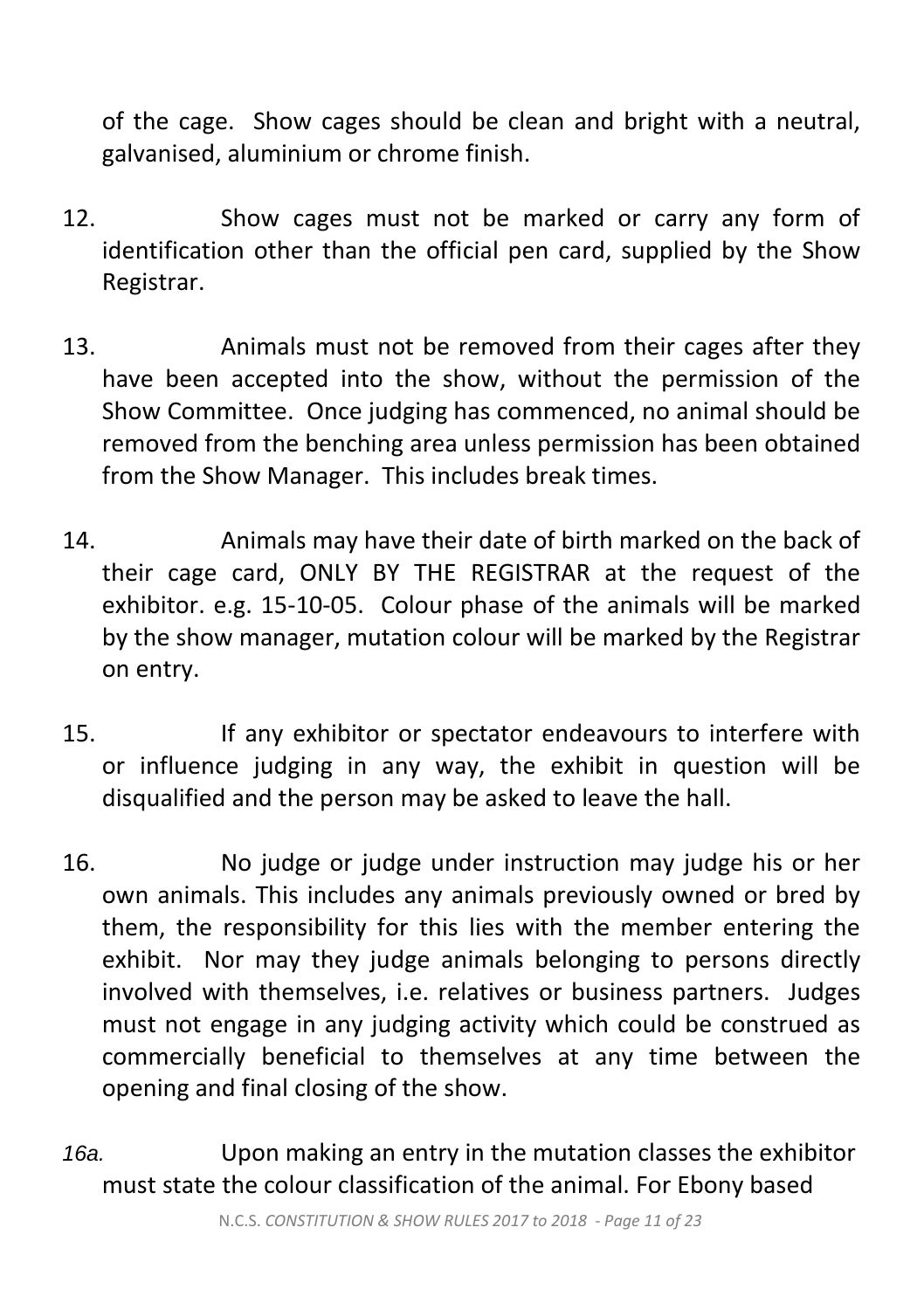mutations separate classes will be provided for medium or dark colour phases. The Judge may change this and his/her decision will be final.

- 17. Upon making an entry at a show the member gives an undertaking that their exhibits and other stock have not been in contact with any infectious or contagious disease for a period of twenty-eight (28) days prior to the date of entry and shall undertake that if any contact is made between the date of entry and the date of the show the registrar shall be notified immediately.
- 18. In the event of any question of health arising on the judging table or elsewhere, the judge or other official must refer to the Appeals Committee for a ruling.
- 19. The fur characteristics of an exhibit must be presented in its natural state. Dyeing or the use of any materials, which, in the opinion of the judge, alters the fur appearance in any way, will result in disqualification.
- 20. Whilst every care will be taken to ensure the safety of the exhibits, in no circumstances can the N.C.S. as a sponsoring authority, nor the organising Show Committee, be held liable for any loss or damage to the exhibits.
- 21. A list of all show trophies should be provided at each show, with space for the signature of each winner opposite each trophy and to be signed by each recipient. It is the responsibility of the Exhibitor to return the trophy in a clean condition and a timely fashion.
- 22. The organising Show Committee may offer ribbons, rosettes or printed cards at their discretion, providing awards are listed in the show schedule.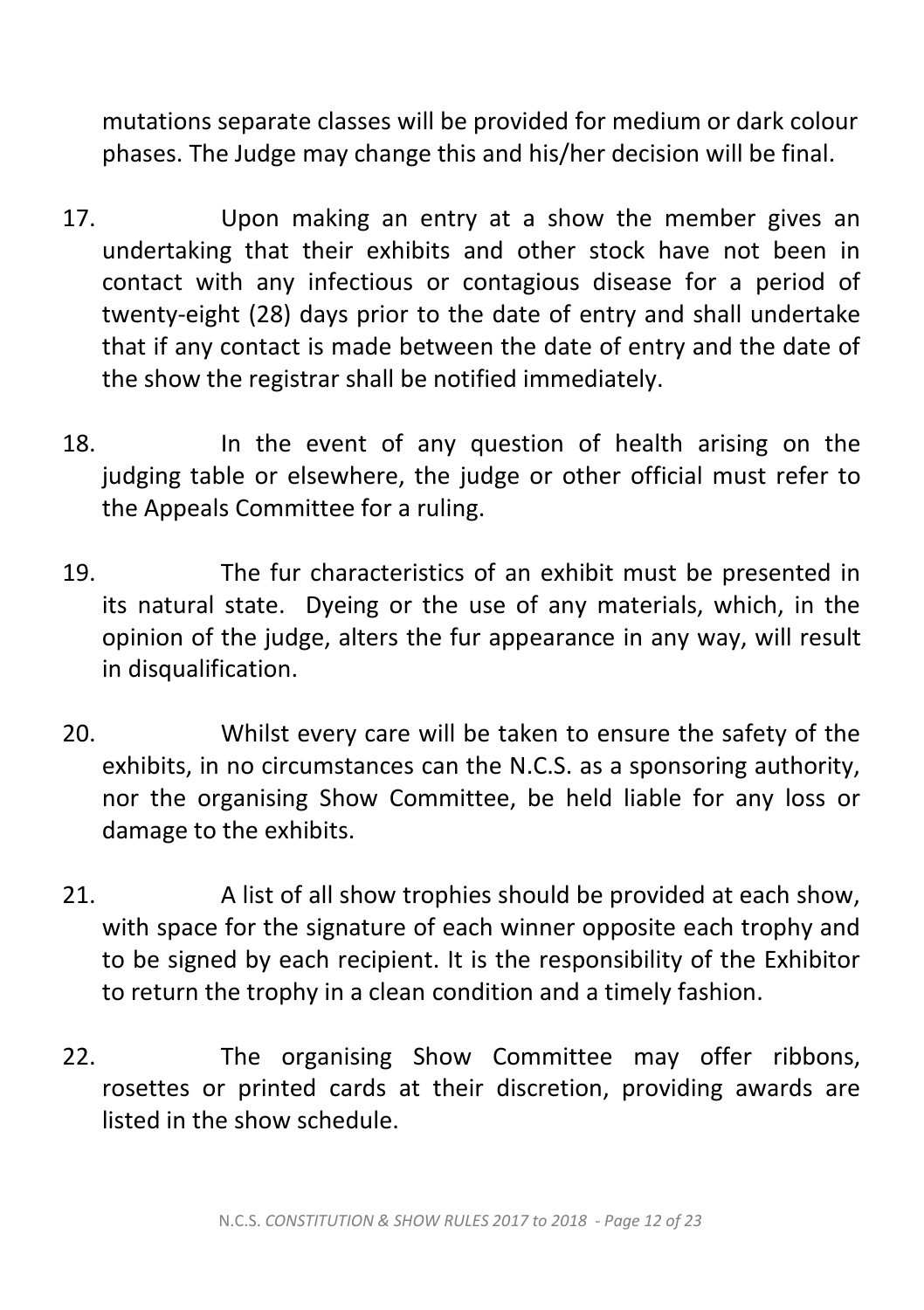- 23. A copy of the show rules must be available at every N.C.S. approved show.
- 24. All animals brought onto NCS Show Premises, including car parks, must be entered into the show. Facility will be available for animals which have previously been agreed for exchange to be registered in the X class. These entries are not to be displayed publicly. All other NCS show rules apply
- 25. Members residing at the same address will have the same membership status, whichever is the highest qualified adopted.
- 26. Animals entered in a show must not carry identification marks such as ear tags or tattoos. Any animal exhibiting such markings will be disqualified.
- 27. Regions may advertise an assessment class, not for competition, in their show schedules organized by the Show Manager.
- 28. Show rules can be enacted as a result of a members vote in the National Annual General Meeting or by the Show Member in consultation with and the agreement of the majority of the National Committee and NCS appointed Judges
- 29. A separate (P class) will be offered for non-owner bred animals. This class will include both novice and main bench entries. Animals in this class will be split into separate classes as numbers allow, award winners in this class will not go forward for further awards. There will be no P class at the National Show.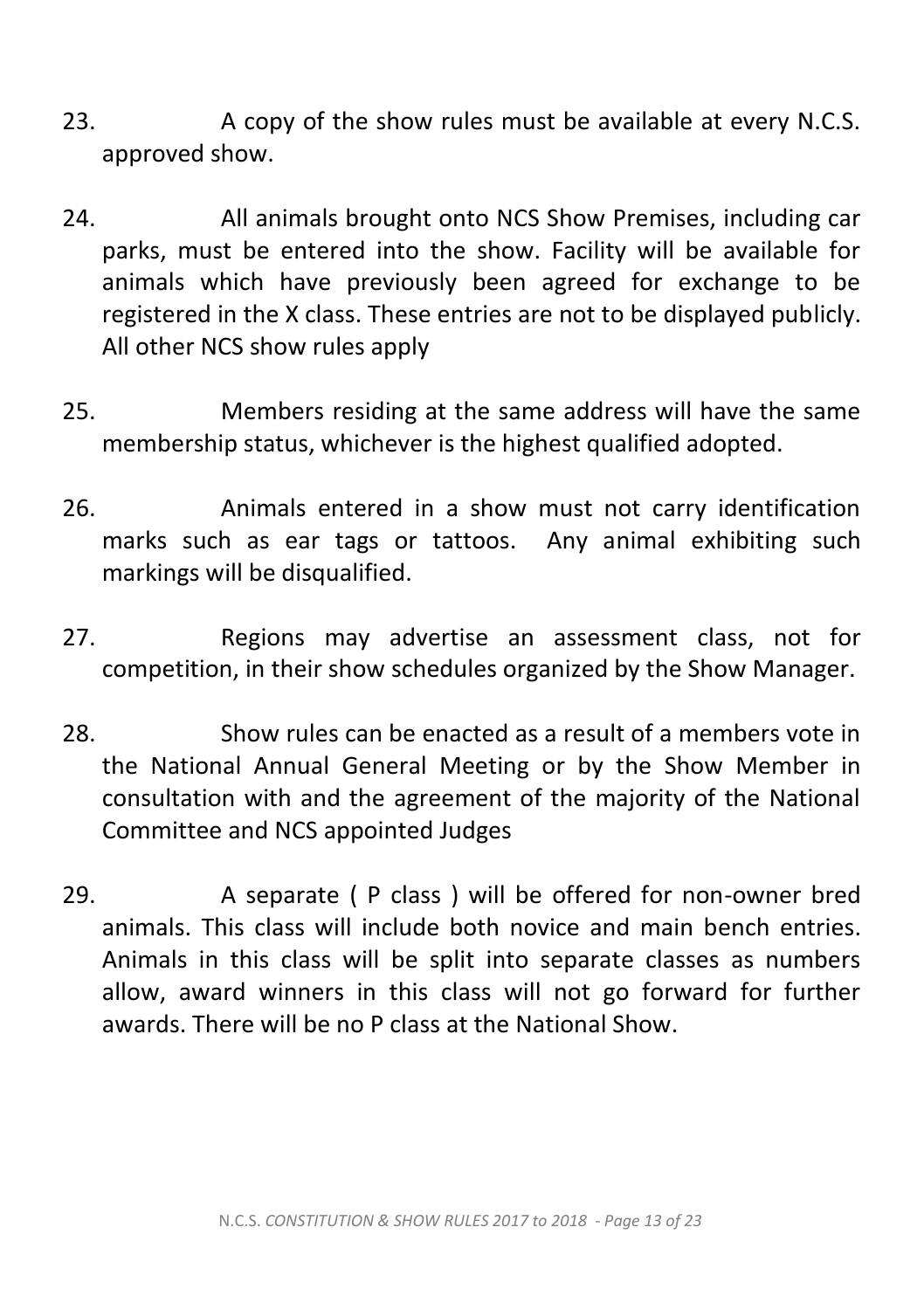## **N.C.S. Show Rules - Novice Section**

- N1. Separate classes for Novices will be held, and each first ribbonwinning animal, or second to that first ribbon winner, will go on to compete for the group awards with the Champion Animals.
- N2. There will be six (6) classes, comprising;
	- NA Young Standard Females aged under 7 months
	- NB Young Standard Males aged under 7 months
	- NC Adult Standard Females aged 7 months and older
	- ND Adult Standard Males aged 7 months and older
	- NE Young Mutations aged under 7 months
	- NF Adult Mutations aged 7 months and older
- N3. A member will be entitled to a maximum of five (5) years showing as a Novice but may elect to give up their Novice status at any time during this period. The 5 years 'Novice Status' for new members (from June 2006) does not start until the date the member exhibits for the first time.
- N4. Should a Novice win a maximum of three (3) Group Champion or Reserve Group Champion awards, with owner bred animals, their Novice status will be terminated.
- N5. Novice entries are not eligible for Breeder and Exhibitors Awards
- N6. All other N.C.S. show rules apply.

## **N.C.S. Definitions**

• **Member** – Wherever 'Member' is referred to, it shall mean a person or partnership who have been accepted into membership of the N.C.S. and whose subscriptions to the N.C.S. are fully paid up on or before the date of the show.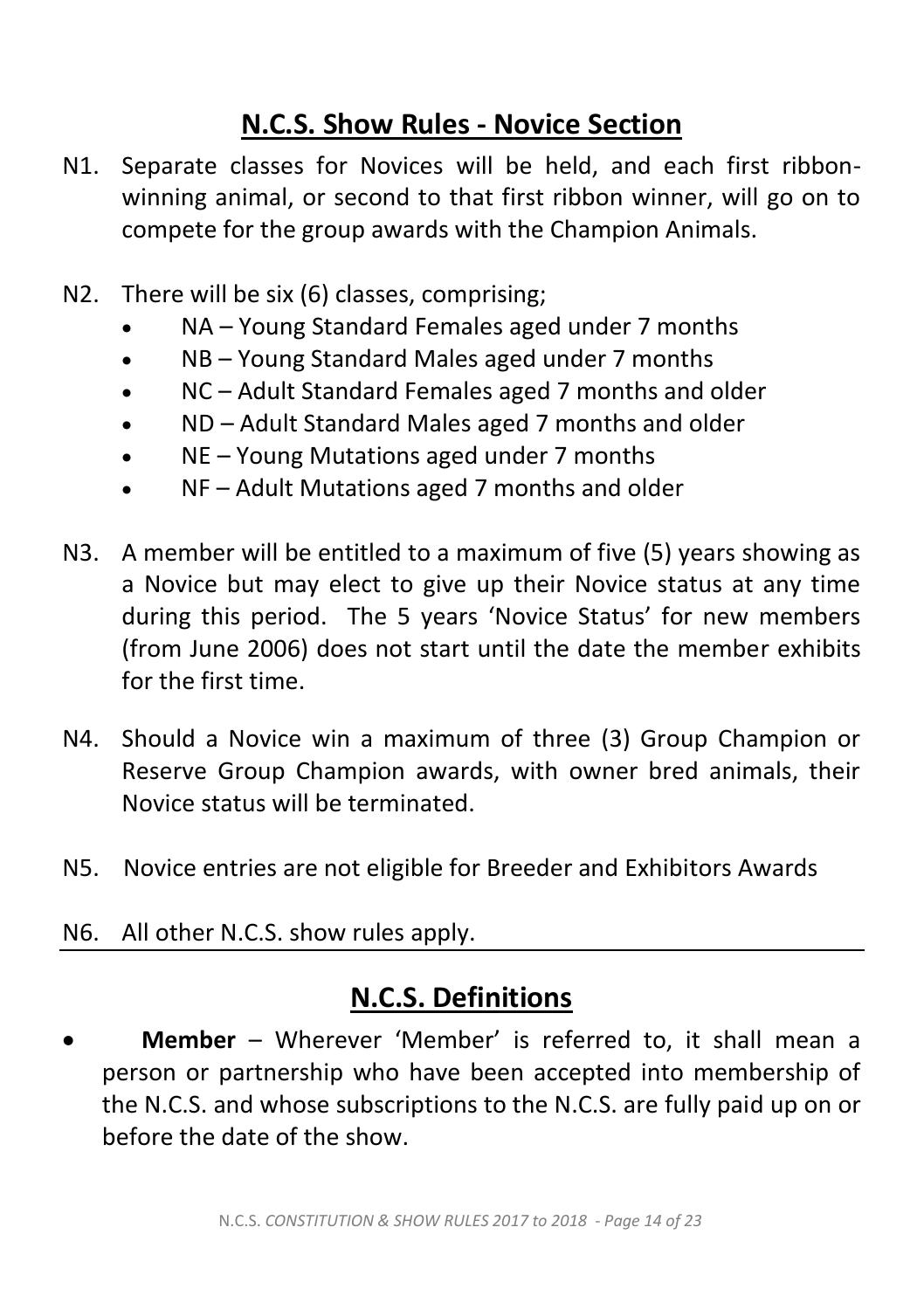- **Young Stock**  Animals aged over four (4) months and under seven (7) months on the day of the show.
- **Adult Stock**  Animals aged seven (7) months and over on the day of the show.

# **N.C.S. Exhibitors Award**

N.C.S. shows to have an "Exhibitors Award" to be presented to the Exhibitor with the highest number of points accumulated from owner bred animals entered in standard and mutation classes to a maximum of 5 qualifying animals. If more than 5 animals are entered by an Exhibitor then the 5 entries must be nominated at registration.

Clarifications:- Prior to the start of the show, each exhibitor wishing to take part must nominate five owner bred exhibits across both Standard and Mutation classes, with the points achieved (as per Breeders Award) accumulated to give a score. The highest score at each NCS show is the winner of the "Exhibitors Award", and this result to be published in the Show Results.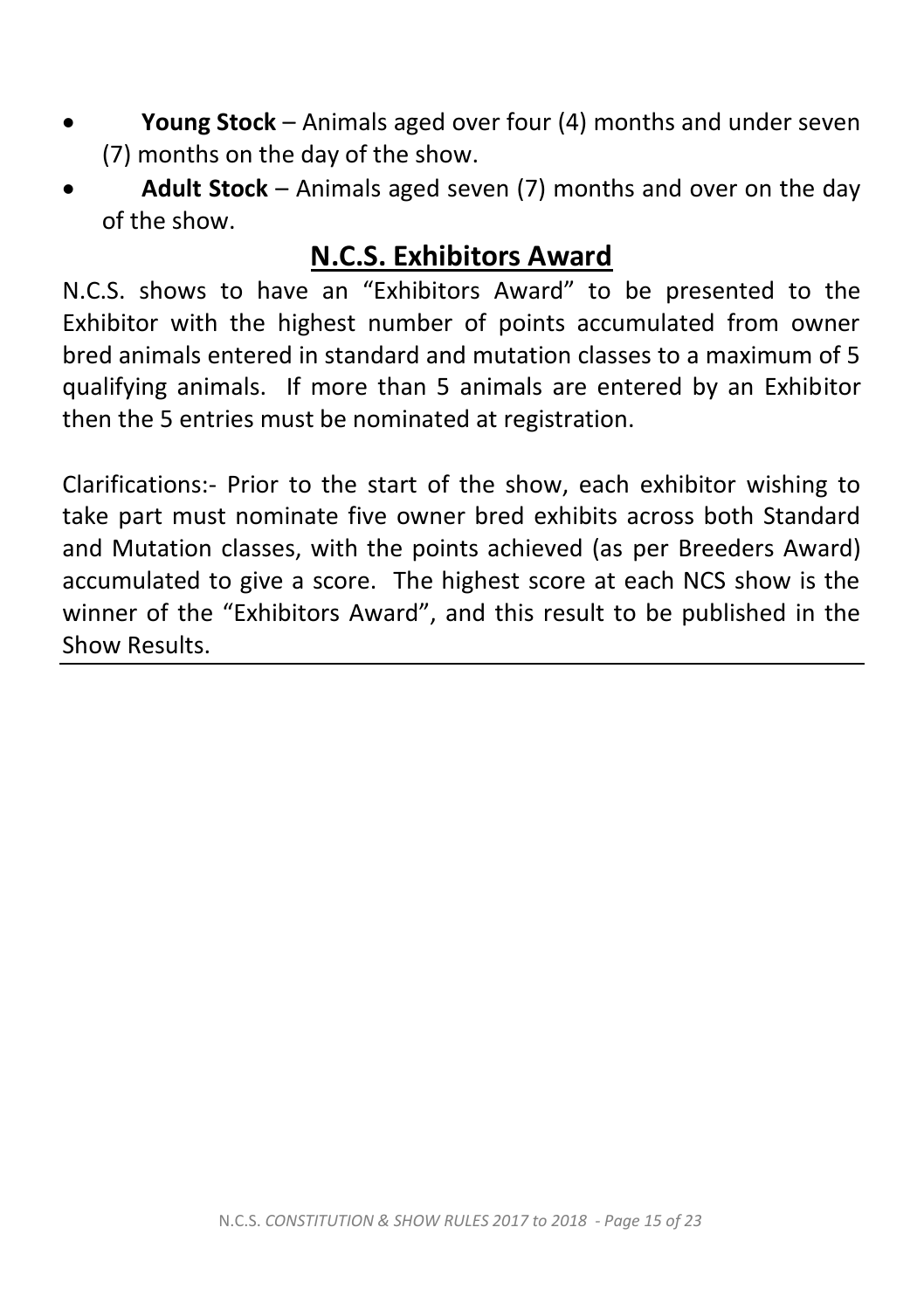# **N.C.S. Breeders Award**

The number of entries eligible for either the Standard or Mutation Breeders Awards shall be unlimited.

The points scored by the best ten (10) entries ONLY to count or the award winning entries if less than ten (10).

The maximum points any individual animal may obtain is eight (8).

| <b>AWARD</b>                            | <b>POINTS</b>  |
|-----------------------------------------|----------------|
| <b>Grand Show Champion</b>              | 8              |
| <b>Reserve Show Champion</b>            | 7 <sub>2</sub> |
| <b>Best Standard</b>                    | 7              |
| <b>Best Mutation</b>                    | 7              |
| <b>Reserve Best Standard</b>            | $6\frac{1}{2}$ |
| <b>Reserve Best Mutation</b>            | $6\frac{1}{2}$ |
| <b>Best Adult Standard</b>              | 6              |
| <b>Best Adult Mutation</b>              | 6              |
| <b>Best Young Standard</b>              | 6              |
| <b>Best Young Mutation</b>              | 6              |
| Reserve Best Adult Standard             | 5 <sub>2</sub> |
| <b>Reserve Best Adult Mutation</b>      | 5 <sub>2</sub> |
| Reserve Best Young Standard             | 5 <sub>2</sub> |
| <b>Reserve Best Young Mutation</b>      | 5 <sub>2</sub> |
| <b>Best Adult Standard Male</b>         | 5              |
| <b>Best Adult Standard Female</b>       | 5              |
| <b>Best Young Standard Male</b>         | 5              |
| <b>Best Young Standard Female</b>       | 5              |
| <b>Reserve Best Adult Standard Male</b> | $4\frac{1}{2}$ |
| Reserve Best Adult Standard Female      | $4\frac{1}{2}$ |
| Reserve Best Young Standard Male        | $4\frac{1}{2}$ |
| Reserve Best Young Standard Female      | $4\frac{1}{2}$ |
| 1 <sup>st</sup> In Class                | 4              |
| 2 <sup>nd</sup> In Class                | 3              |
| 3rd In Class                            | $\overline{2}$ |

N.C.S. *CONSTITUTION & SHOW RULES 2017 to 2018 - Page 16 of 23*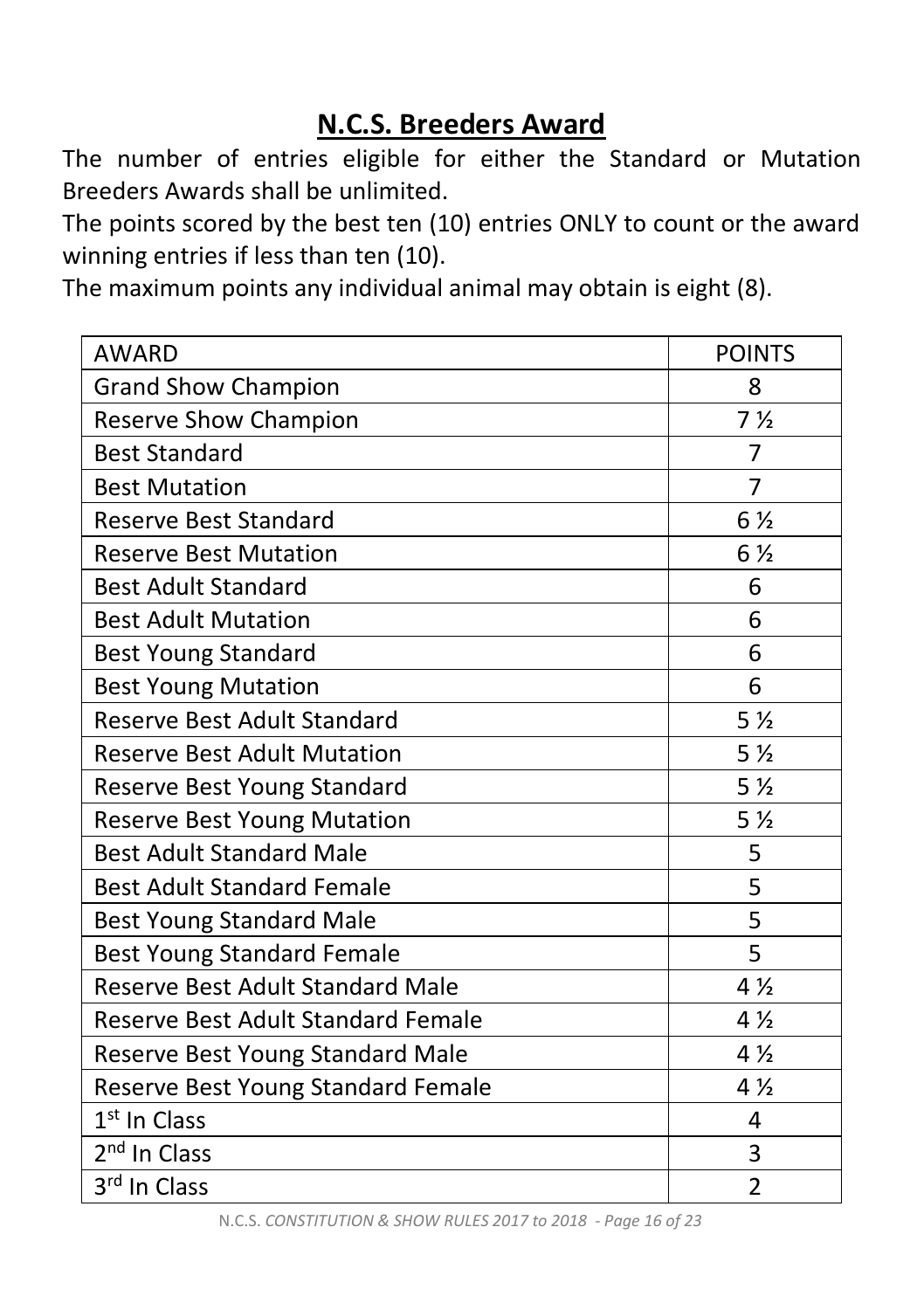Highly Commended 1 1

# **NCS Show Rules Change History**

This Change history incorporates changes to the N.C.S. Show Rules . This change history is present for information only and does not constitute part of the N.C.S. Show Rules.

This change history records changes from June 2005 onwards only.

| <b>Date</b>     | Rule          | <b>Description</b>                                          |
|-----------------|---------------|-------------------------------------------------------------|
|                 | Changed       |                                                             |
| June 2005       | Show Rule     | Show cages should be clean and bright with a neutral,       |
|                 | 11            | galvanised, aluminium or chrome finish.                     |
| August          | Show Rule     | Rule added by Show Member in consultation with NCS          |
| 2005            | 26 Added      | Judges & National Committee.                                |
| End             | <b>Novice</b> | Rule changed to allow Novice Status for 5 years,            |
| August          | Section       | instead of for three years.                                 |
| 2005            |               |                                                             |
| <b>Nov 2005</b> | Show Rule     | From: Cage cards must not be marked in any way.             |
|                 | 14 Edited     | Colour phase of the animal will be marked by the            |
|                 |               | show manager.                                               |
|                 |               | To: Under 7 months old animals may have their date          |
|                 |               | of birth marked on the back of their cage card, ONLY        |
|                 |               | BY THE REGISTRAR at the request of the exhibitor. e.g.      |
|                 |               | 15-10-05. Colour phase of the animals will be marked        |
|                 |               | by the show manager.                                        |
| June 2006       | Show Rule     | From: Animals offered for sale at N.C.S. shows must         |
| <b>AGM</b>      | 24 Edited     | be entered into the show.                                   |
|                 |               | To: All animals brought onto NCS Show Premises,             |
|                 |               | including car parks, must be entered into the show.         |
| June 2006       | Show Rule     | To be eligible to enter the NCS National Show you           |
| <b>AGM</b>      | 27 Added      | must have been a member for the current show                |
|                 |               | season, and have attended at least one other show           |
|                 |               | during the current show season.                             |
| June 2006       | <b>Novice</b> | <b>Words Added: 'or second to that first ribbon winner'</b> |
| Judges          | Section       |                                                             |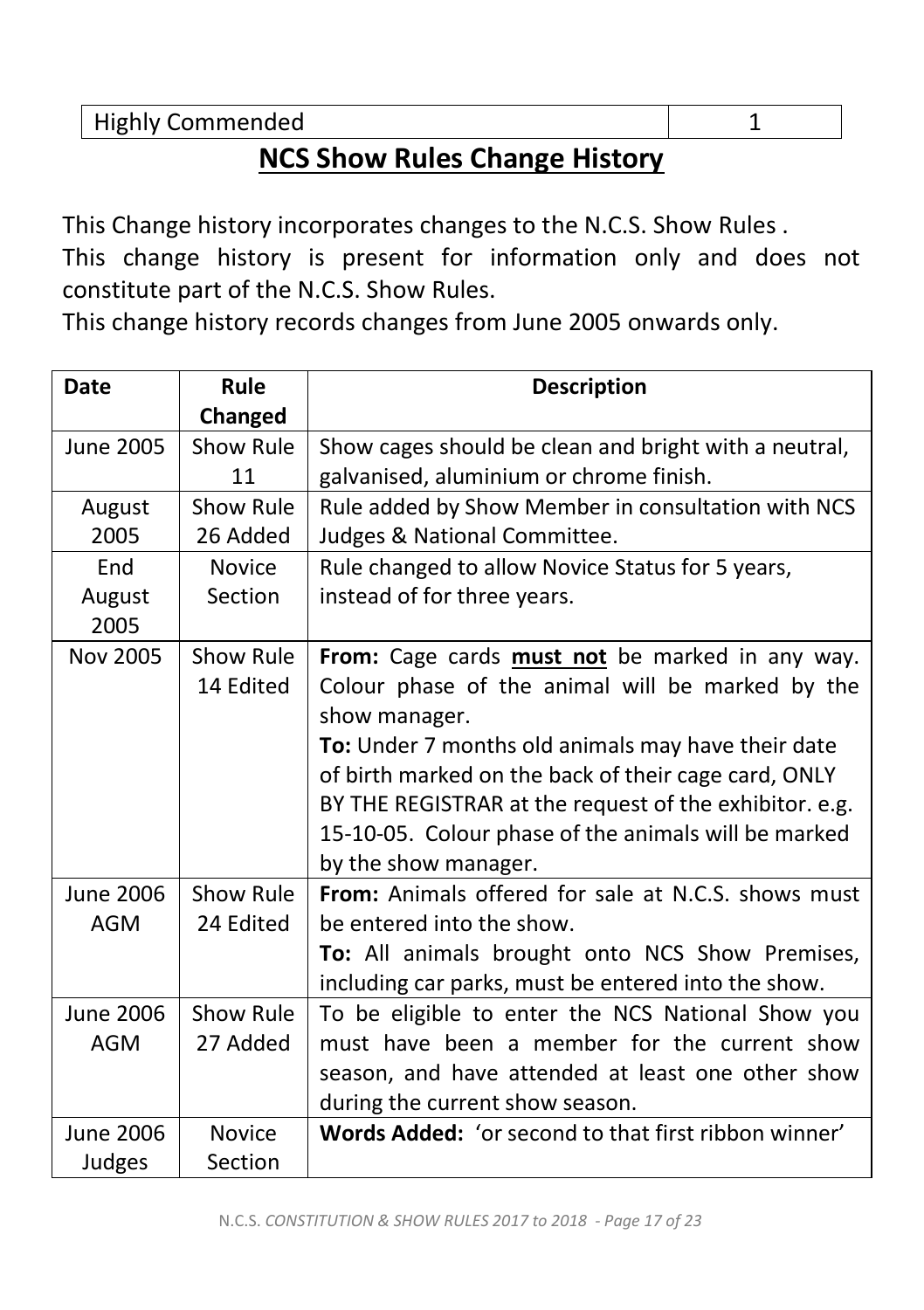|                                            | Rule N1                                       |                                                                                                                                                                                                                                                                                                                         |
|--------------------------------------------|-----------------------------------------------|-------------------------------------------------------------------------------------------------------------------------------------------------------------------------------------------------------------------------------------------------------------------------------------------------------------------------|
| <b>June 2006</b>                           | Edited<br><b>Novice</b>                       | Words Added: The 5 years 'Novice Status' for new                                                                                                                                                                                                                                                                        |
| <b>AGM</b>                                 | Section<br>Rule N3<br>Edited                  | members does not start until the date the member<br>exhibits for the first time.                                                                                                                                                                                                                                        |
| <b>June 2006</b><br>Judges                 | <b>Novice</b><br>Section<br>Rule N4<br>Added  | Should a Novice win a group champion or reserve<br>award with an owner bred chinchilla at any show, then<br>their Novice status will be terminated.                                                                                                                                                                     |
| <b>Nov 2006</b><br>Show<br>Member          | <b>Novice</b><br>Section<br>Rule N4<br>Edited | From: Should a Novice win a group champion or<br>reserve award with an owner bred chinchilla at any<br>show, then their Novice status will be terminated.                                                                                                                                                               |
|                                            |                                               | To: Should a Novice win a maximum of three (3)<br>Group Champion or Reserve Group Champion awards,<br>with owner bred animals, their Novice status will be<br>terminated.                                                                                                                                               |
| <b>June 2007</b><br><b>AGM</b>             | Existing<br>Rule 27<br>Deleted                | "To be eligible to enter the NCS National Show you<br>must have been a member for the current show<br>season, and have attended at least one other show<br>during the current show season."                                                                                                                             |
| <b>June 2007</b><br><b>AGM</b>             | Rule 27<br>Added                              | Regions may advertise an assessment class, not for<br>competition, in their show schedules organized by the<br>Show Manager, open to Novice members only.                                                                                                                                                               |
| <b>June 2007</b><br>AGM/<br>Show<br>Member | Rule 28<br>Added                              | Facility will be available for animals which have<br>previously been agreed for exchange. The Show<br>Manager must be informed at least 24 hours prior to<br>the start of the show of this transaction and have the<br>names of the persons and the details of the animals<br>involved. All other NCS show rules apply. |
| <b>June 2010</b><br><b>AGM</b>             | Rule 29<br>Added                              | N.C.S. shows to have an "Exhibitors Award" to be<br>presented to the Exhibitor with the highest number<br>of points accumulated (aligned with Breeders Award<br>points) from owner bred animals entered in standard                                                                                                     |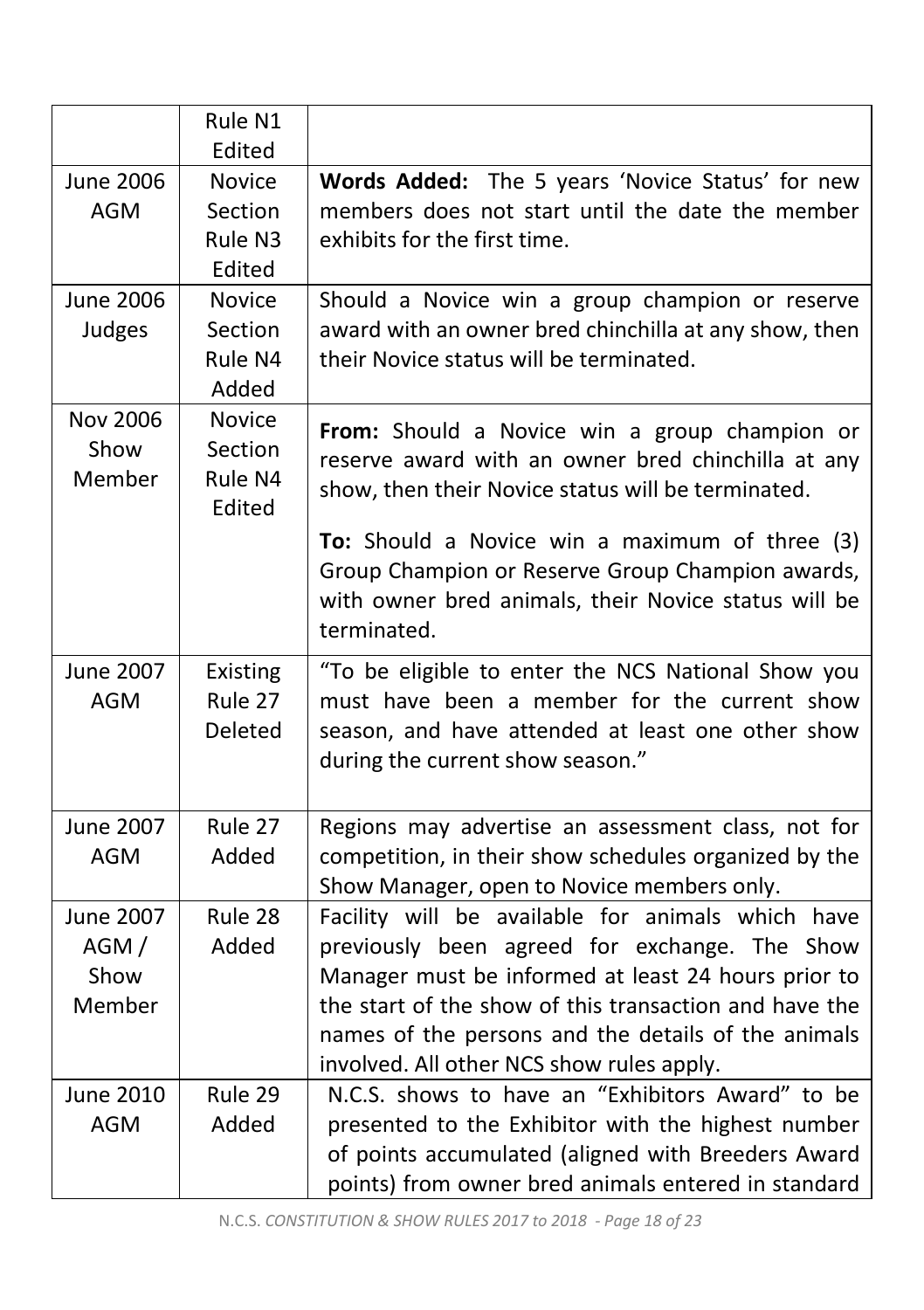|                                                             |                                     | and mutation classes to a maximum of 5 qualifying<br>animals. If more than 5 animals are entered by an<br>Exhibitor then the 5 entries must be nominated at<br>registration.                                                                                                                                                                                                                                                                                                                                                                             |
|-------------------------------------------------------------|-------------------------------------|----------------------------------------------------------------------------------------------------------------------------------------------------------------------------------------------------------------------------------------------------------------------------------------------------------------------------------------------------------------------------------------------------------------------------------------------------------------------------------------------------------------------------------------------------------|
| <b>June 2010</b><br>Judges<br>Meeting /<br>Show<br>Member   | <b>Breeders</b><br>Award<br>amended | Following line deleted from the breeders award rules:-<br>"The minimum number of points needed to qualify for<br>an award is ten (10)."                                                                                                                                                                                                                                                                                                                                                                                                                  |
| <b>June 2011</b><br>Judges<br>Meeting $/$<br>Show<br>Member | Show Rule<br>28<br>Amended          | From: "Facility will be available for animals which have<br>previously been agreed for exchange. The Show<br>Manager must be informed at least 24 hours prior to<br>the start of the show of this transaction and have the<br>names of the persons and the details of the animals<br>involved. All other NCS show rules apply."<br>To: "Facility will be available for animals which have<br>previously been agreed for exchange to be registered<br>in the X Class. These entries are not to be displayed<br>publicly. All other NCS show rules apply." |
| <b>June 2015</b><br>Judges<br>Meeting                       | Show rule<br>16a<br>added           | Upon making an entry in the mutation classes the<br>exhibitor must state the colour classification of the<br>animal. The Show Manager and Judge may change this<br>and their decision will be final.                                                                                                                                                                                                                                                                                                                                                     |
| <b>June 2016</b><br>Judges<br>Meeting                       | Show Rule<br>1<br>Amended           | Qualification of Show Committee. Add "<br>Unless<br>otherwise stated, the Show Committee will consist of<br>members of the Regional Committee associated with<br>the show or for the National Show, members of the<br>National Committee."                                                                                                                                                                                                                                                                                                               |
| <b>June 2016</b><br>Judges<br>Meeting                       | Show Rule<br>3<br>Amended           | after<br>"without<br>….member<br>Delete<br>words<br>giving<br>reason."                                                                                                                                                                                                                                                                                                                                                                                                                                                                                   |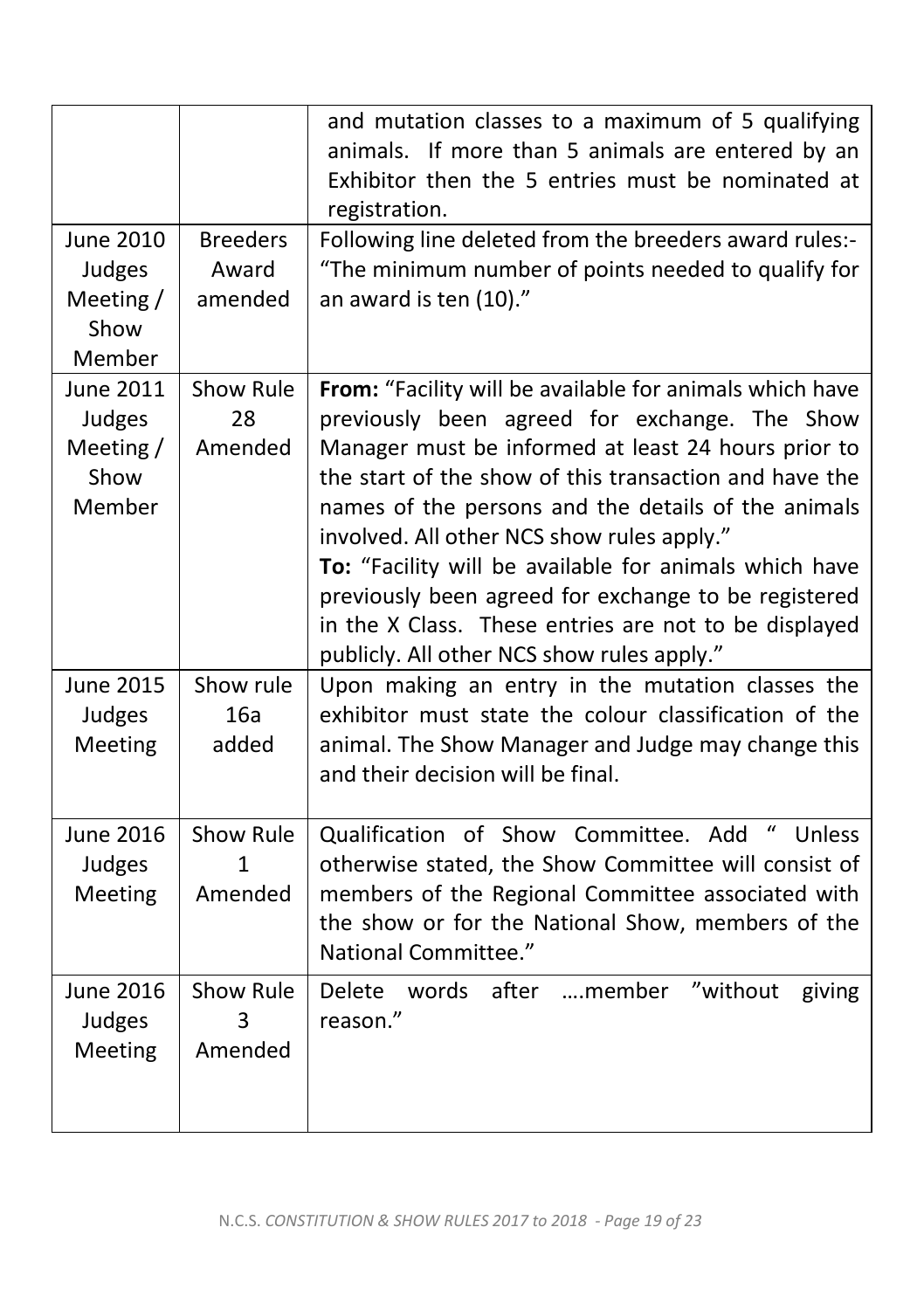| <b>June 2016</b><br>Judges<br>Meeting | Show Rule<br>9<br>Amended  | Delete word " public" and Addnot be made<br>"available or disclosed in any way to the judge,"<br>until                                     |
|---------------------------------------|----------------------------|--------------------------------------------------------------------------------------------------------------------------------------------|
| <b>June 2016</b><br>Judges<br>Meeting | Show Rule<br>14<br>Amended | Delete" Under 7 months old" at start of rule and<br>Addshow manager ", mutation<br>colour will<br>be<br>marked by the Registrar on entry." |
| <b>June 2016</b><br>Judges<br>Meeting | Show Rule<br>16<br>Amended | Addengage in any" judging" activity which would                                                                                            |
| <b>June 2016</b><br>Judges<br>Meeting | Show Rule<br>19<br>Amended | Change of wording fromalters the fur" type" in any<br>way To alters the fur "appearance" in any way                                        |
| <b>June 2016</b><br>Judges<br>Meeting | Show Rule<br>20<br>Amended | Correcting typo from "not" to "nor"                                                                                                        |
| <b>June 2016</b><br>Judges<br>Meeting | Show Rule<br>21<br>Amended | Addby each recipient. " It is the responsibility of<br>the exhibitor to return the trophy in a clean condition<br>and a timely fashion."   |
| <b>June 2016</b><br>Judges<br>Meeting | Show Rule<br>23<br>Amended | Change of wording from show rules must be "on<br>display" To  show rules must be" available "                                              |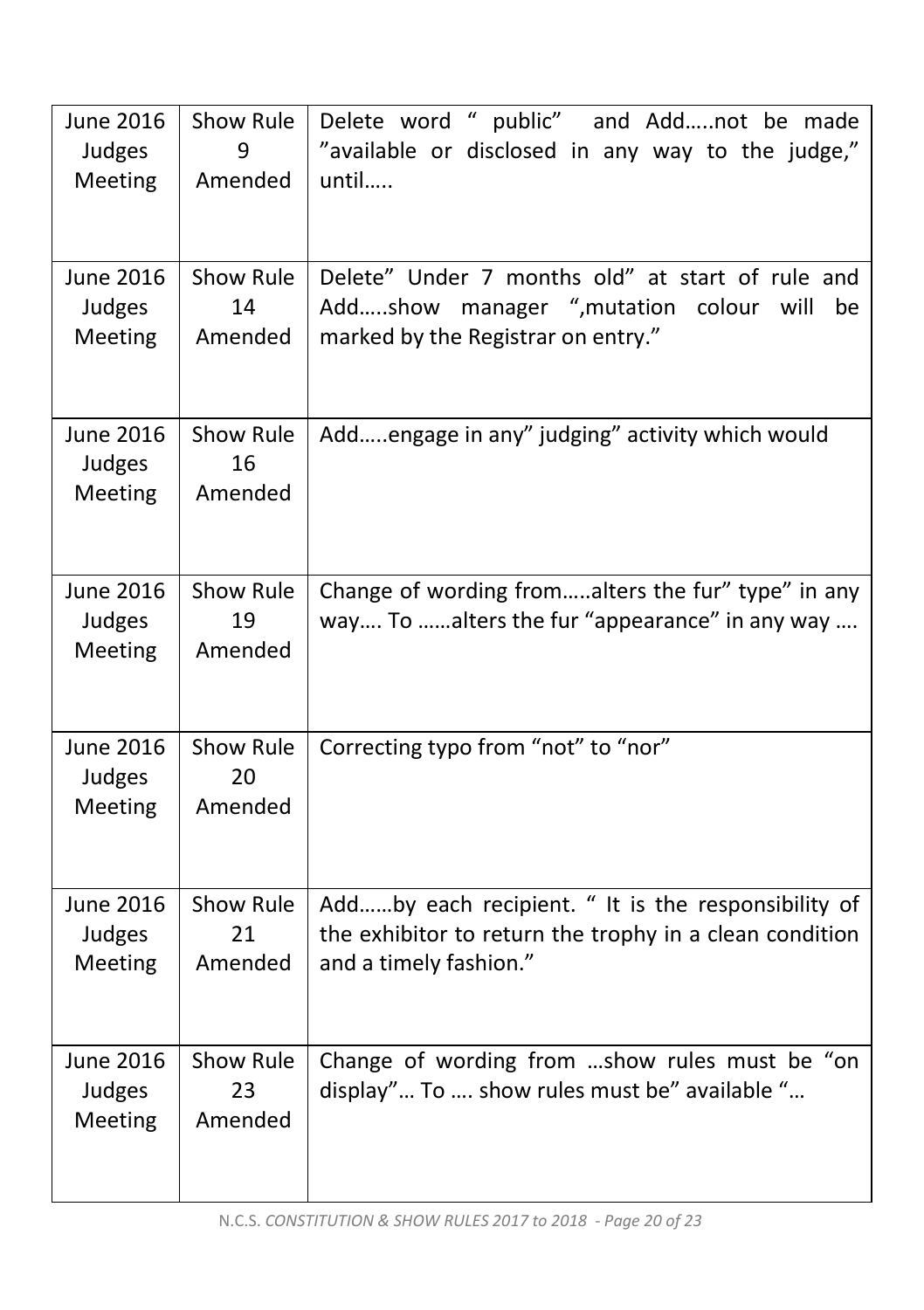| <b>June 2016</b><br>Judges<br>Meeting | Show Rule<br>24<br>Amended                              | Add text of rule 28 to be inclusive with existing rule<br>24."Facility will be available"                                                                                                                                                                                                                         |
|---------------------------------------|---------------------------------------------------------|-------------------------------------------------------------------------------------------------------------------------------------------------------------------------------------------------------------------------------------------------------------------------------------------------------------------|
| June 2016<br>Judges<br>Meeting        | Show Rule<br>27<br>Amended                              | Delete word  open to " Novice" members only.<br>Change to open to members only.                                                                                                                                                                                                                                   |
| <b>June 2016</b><br>Judges<br>Meeting | Show Rule<br>28<br>Deleted                              | Text now added to rule 24                                                                                                                                                                                                                                                                                         |
| <b>June 2016</b><br>Judges<br>Meeting | Show Rule<br>28<br>Added                                | Show rules can be enacted as a result of a members<br>vote in the National Annual General Meeting or by the<br>Show Member in consultation with and the agreement<br>of the majority of the National Committee and NCS<br>Judges                                                                                  |
| <b>June 2016</b><br>Judges<br>Meeting | <b>Novice</b><br>Show Rule<br><b>N5</b><br>Added        | Novice entries are not eligible for Breeder and<br><b>Exhibitors Awards</b>                                                                                                                                                                                                                                       |
| <b>June 2016</b><br><b>AGM</b>        | <b>Novice</b><br>Show Rule<br>N <sub>2</sub><br>Amended | Change from 6 classes to 7 introducing an NP class to<br>read:- There will be seven(7) classes comprising<br>Add<br>NP-Animals that are not owner bred.(Animals in this<br>class will be split into separate classes as numbers<br>allow, award winners in this class will not go forward<br>for further awards.) |